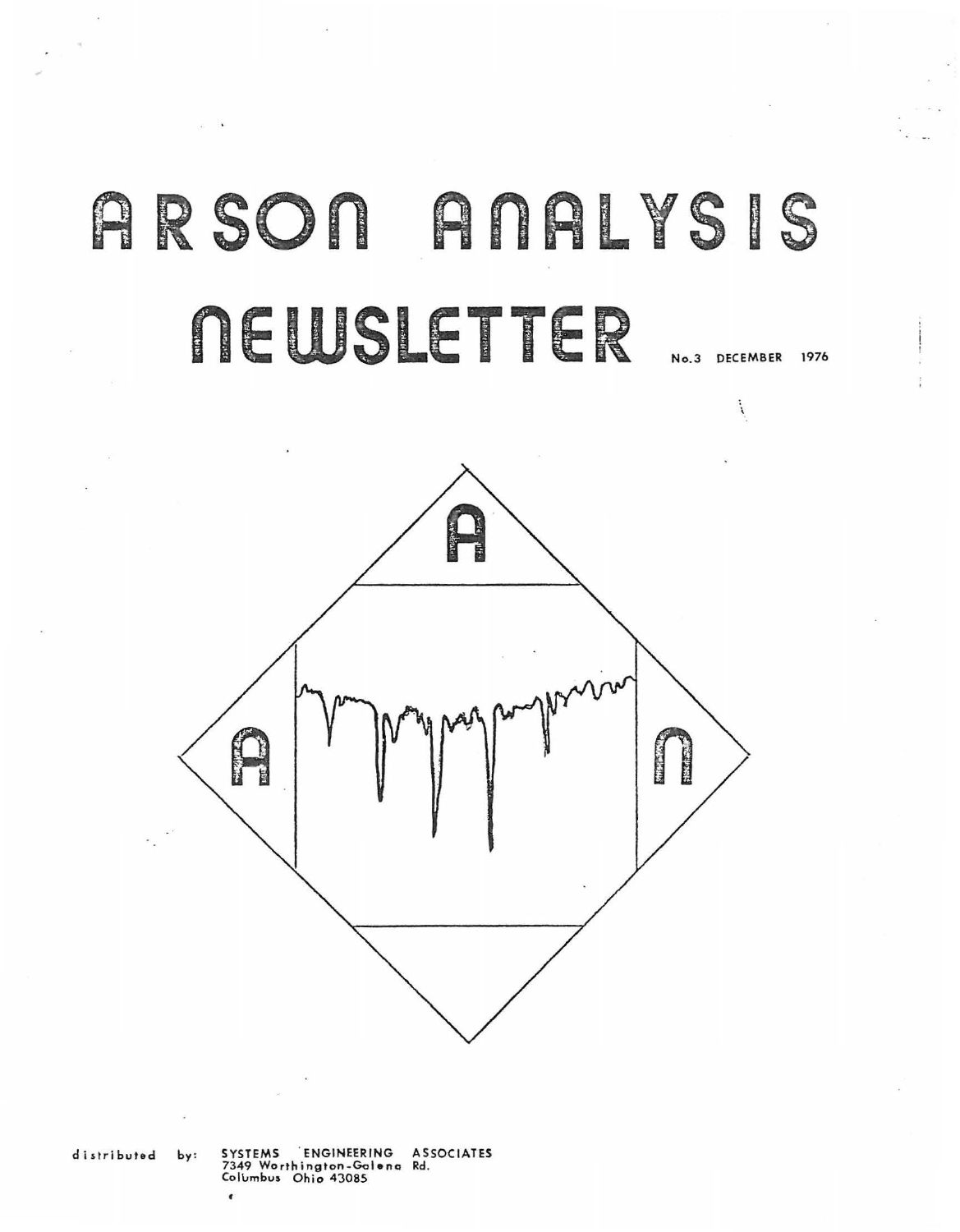### STUDY OF CASOLINE DYES

William E. Pearce - N. C. Bureau of Investigation

A common request in forensic laboratories is the analysis and comparison of gasoline. Gas liquid chromatography (G.I.C.) is used for the identification and comparison of gasoline samples, and is very successful. In addition, requests often concern the brand of gasoline in question. In this regard, studies of G.L.C. data have proved quite complicated and difficult to interpret. A method has been reported by Häusser by which brands of German gasolines were distinguished by the dyes which label them as leaded motor fuel. The purpose of this study is to determine if this procedure is applicable to U. S. gasoline samples.

### Experimental:

10 ml of gasoline is poured through a pasteur pipette, which is filled with absorption alumina (80-200 mesh from Fisher A540) to a depth of approximately 5 cm.

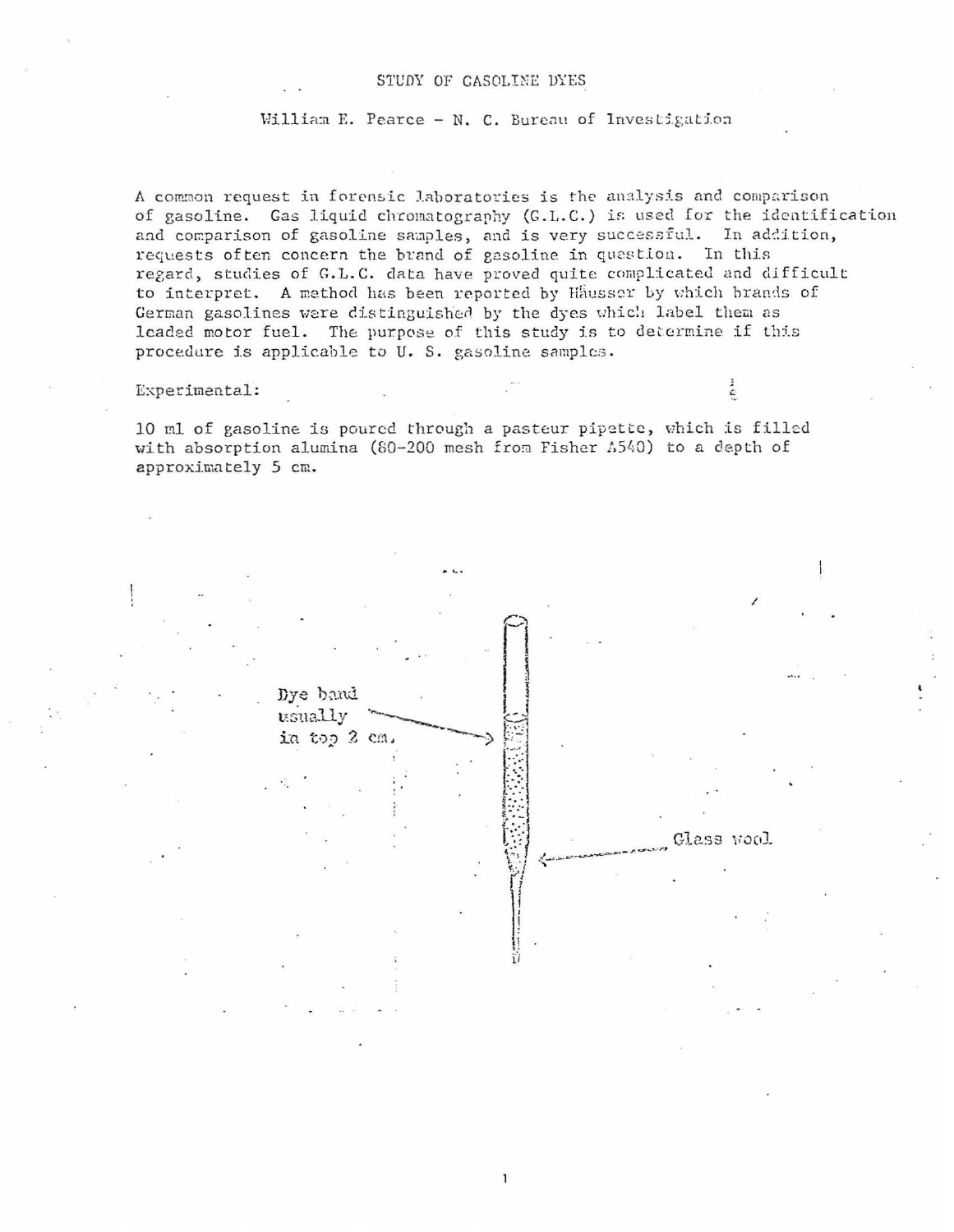The column is then washed with 4 ml of petroleum ether, and dried by passing N<sub>2</sub> through the column. The dye is extracted from the dry column using a small amount of acetone. Th acetone is evaporated and the pure dye thus obtained is spotted on a silica gel plate, which is developed in benzene.

Results and Discussion:

Studies conducted on eleven brands has shown that the dye composition is consistent within brands. There is also good discrimination between dye patterns in different brands. There are several factors which must be considered when trying to predict the brand of gasoline.

The first is the geographical area over which the standard samples are taken. Since gasoline may be delivered by numerous pipe lines and or water terminals, different dye patterns may be exhibited by the same brand. Sufficient known semples must therefore be taken from the same geographical area to establish distribution trends.

The time lapse between samples is also a factor. Studies conducted over several week periods show good consistency within the brand. The lapse of months often reveals differences in the dye patterns.

These factors considered, known samples should be obtained for each determination, from a certain location, and during a certain time.

While brand determination can be rewarding, the author considers comparison and tagging of gasoline by this method equally important. Dyes can be used to tag gasoline which needs to be identified later. This procedure has been used by this laboratory in cases of gasoline leakage and gasoline theft.

We have shown the dye composition to be relatively consistent within brands when proper knowns are taken and especially useful in gasoline tagging.

### **BIBLIOGRAPHY**

Hausser, H.: Arch. Kriminol. 125, 72 (1966).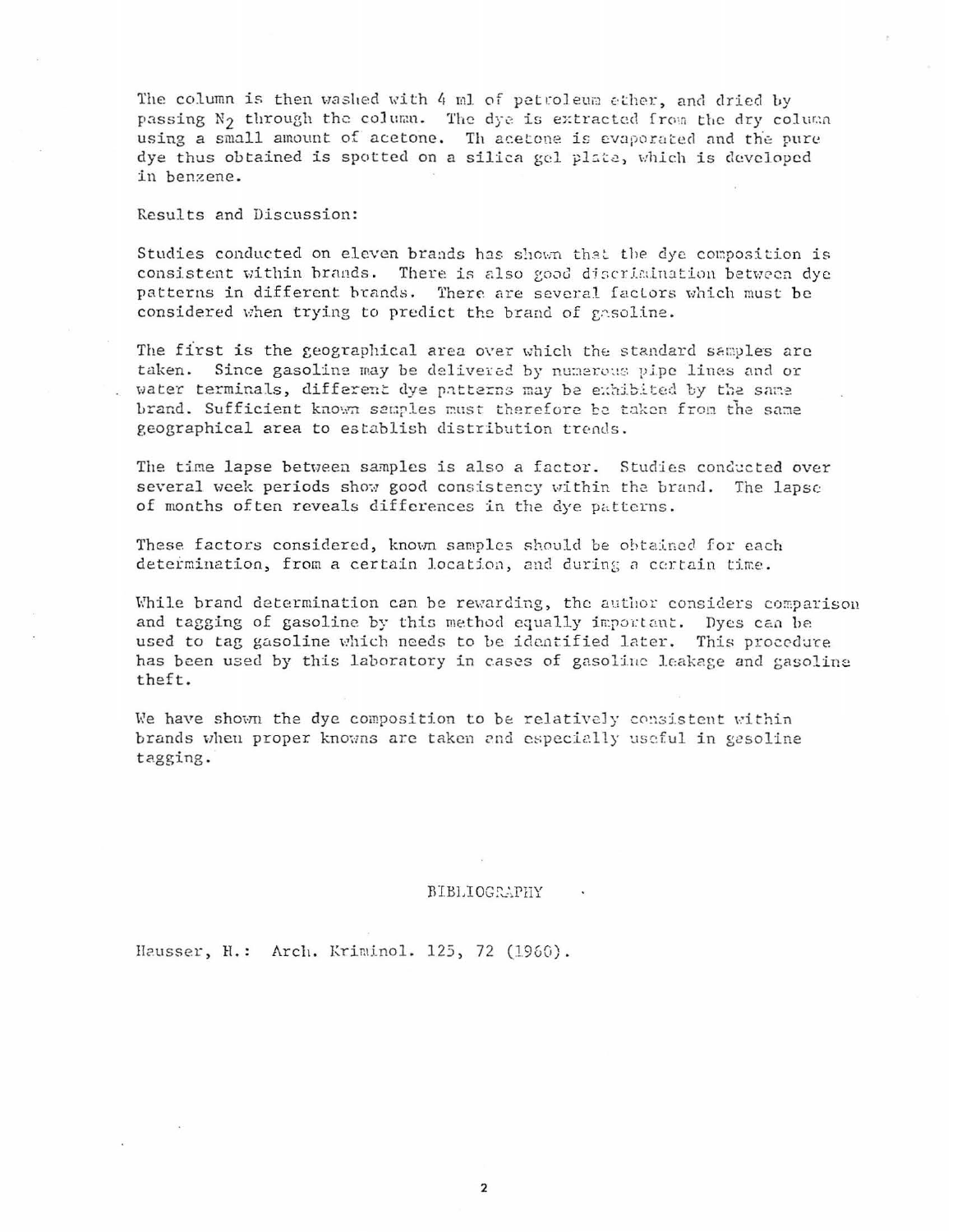"Unidentifiable Multicomponent Hydrocarbons"

Can The Forensic Laboratory Help?

Ronald N. Thaman - Systems Engineering Associates 7349 Worthington-Galena Road Columbus, Ohio 43085

- Introduction: Everyone who has been in the fire analysis area for any length of time usually is confronted with an "unidentifiable multicomponent hydrocarbon". The plain fact is that the hydrocarbon mixture, even though it may be in large concentration, does not match current laboratory<br>chromatograms of known flammable liquids. The unknown chromatograms of known flammable liquids. mixture can be identified by combined gas chromatography/ mass spectrometry but this only tells the scientist the individual names of the chemicals. A clever defense attorney can easily discredit the isolation of some foreign chemical by various pyrolysis arguments. What is important in the analysis of fire debris is to be able to identify a brand name commercial product. Well over 9,000 commercial solvents, etc., are in the NFPA Index of Trade Name Liquids.
- Possible Solution: Since the problem is a major one, a concentrated, dedicated effort is necessary if a solution is to be found. If enough interest is generated, a nationwide effort could generate an interlaboratory reference system which could provide the answer to an "unidentified multicomponent hydrocarbon". If interest is along this area, please write to me and relate your ideas as to how this problem can be solved.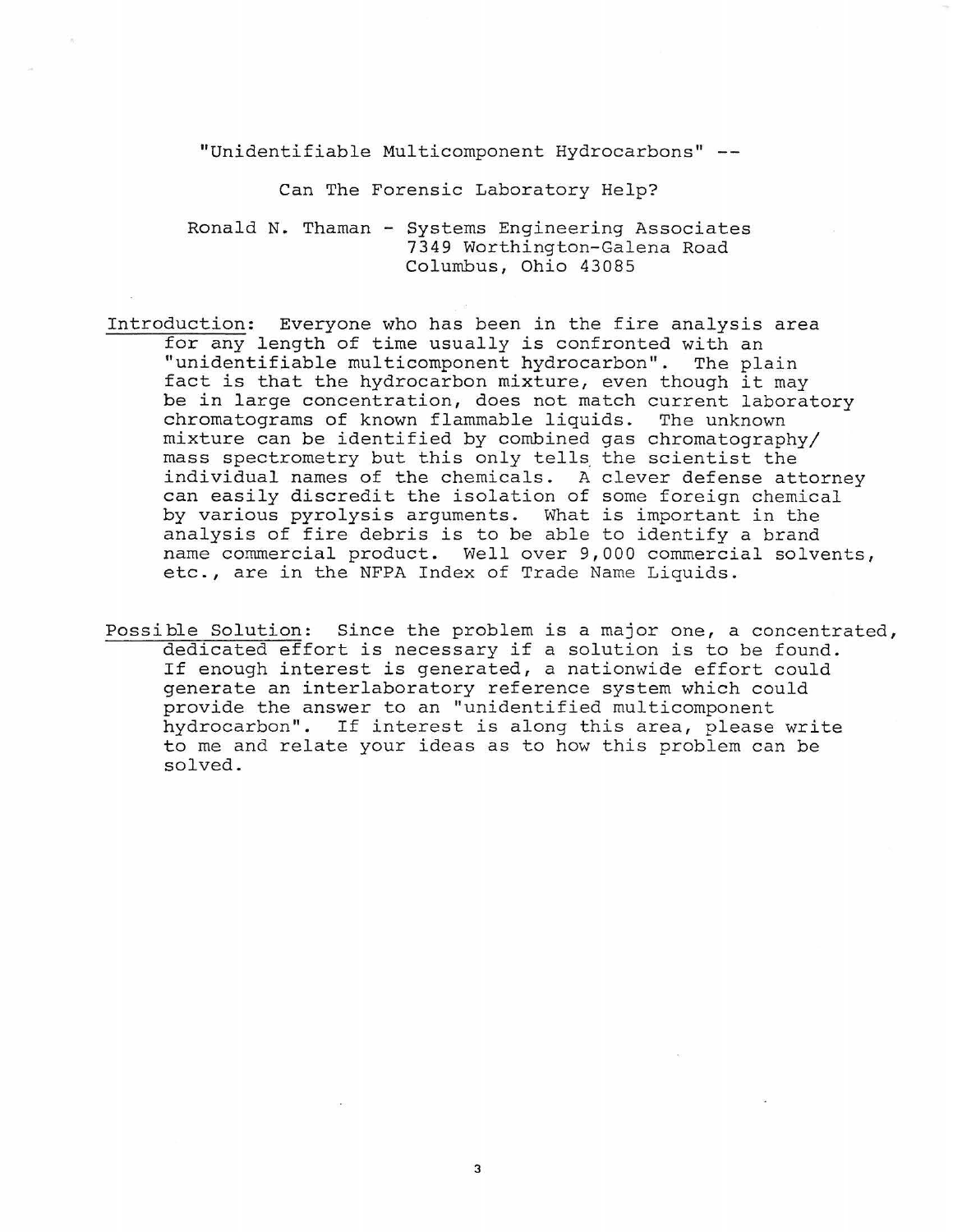- \* The 1976 Southwest Regional ACS meeting was held in Forth Worth, Texas on December 1-3. The symposium on forensic chemistry . had the following:
	- 24 Forensic Chemistry in Arson Investigation, G.C. Denault, Q.Y. Kwan
	- 25 Arson Accelerants, Recovery, and Identification, A.T. Armstrong, R. Wittkower
	- 26 Arson Residues by Combined Analytical Techniques, J.N. Lomonte, I.C. Stone, L.A. Fletcher
	- 27 Comparison of Decomposition Products from Selected Burned Materials

Abstracts may be obtained from:

Max Courtney Criminalistics Laboratory Fort Worth Police Department 1000 Throckmorton Fort Worth, Texas 76102

(Source: C & EN November 1, 1976)

- \* Only four responses were received from the questionnaire which appeared in the last AAN. How can the format be improved if apathy rules. Please respond!
- \* The 1975 (December) issue of Chemistry in Britain was devoted to the role of scientific instrumentation *in* forensics (Source: Chemtech - September 1976)
- \* Dr. Bari Lateef, Associate Professor of Forensic Science, Youngstown State University, Youngstown, Ohio 44555, writes a new type of information might be included *in* the AAN: "(A) Arson Investigations - Physical Evidence, (b) Abstracts of the Legal Cases of Arson Convictions in U.S.". What are your thoughts considering this new section?

4